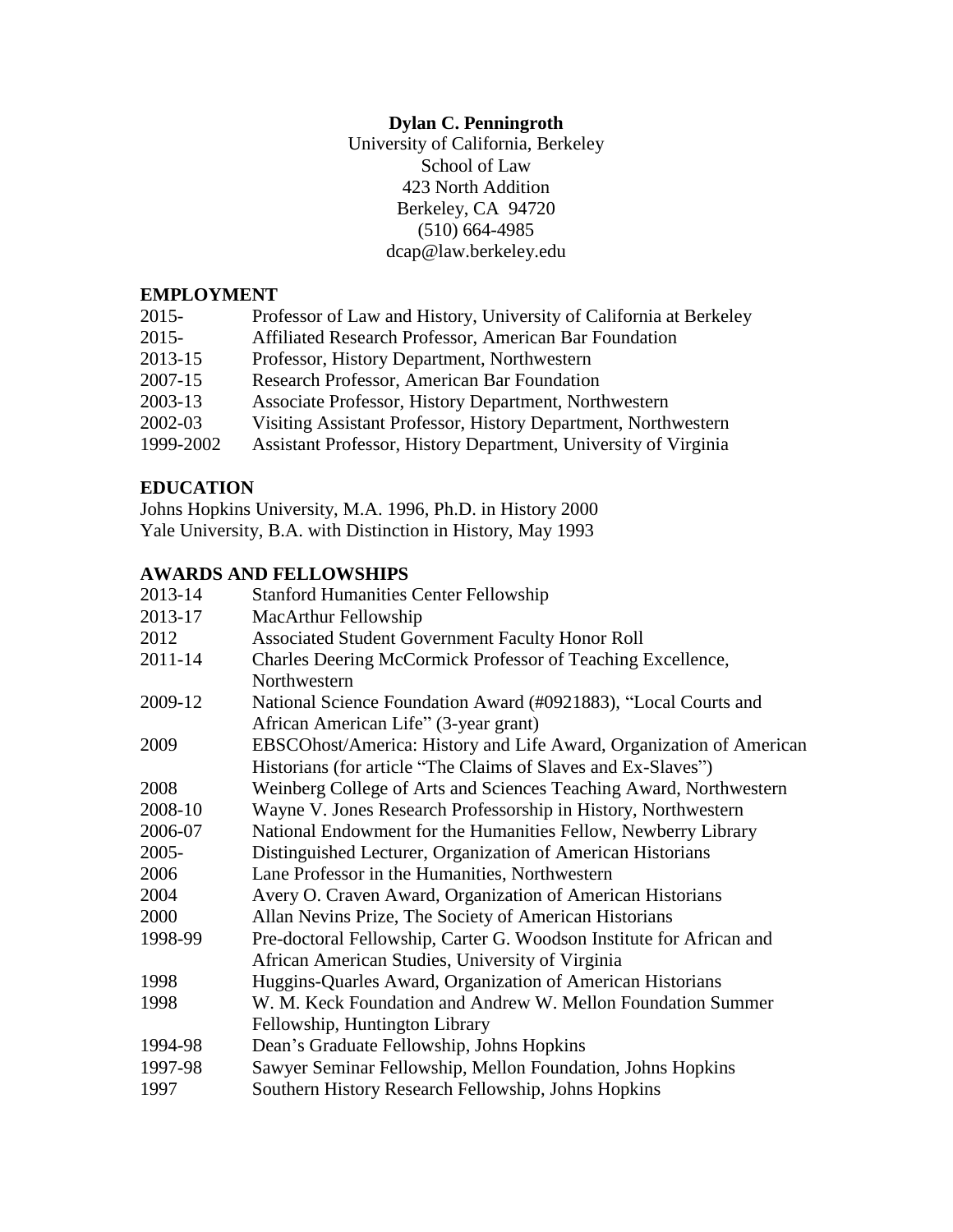| 1996 | Travel Grant, Institute for Global Studies, Johns Hopkins  |
|------|------------------------------------------------------------|
| 1996 | Smithsonian Graduate Summer Fellowship, National Museum of |
|      | <b>American History</b>                                    |

### **PUBLICATIONS**

"Writing Slavery's History," *Organization of American Historians Magazine of History,* 23, no. 2 (2009), 13-20 (invited essay)

"African American Divorce in Virginia and Washington DC, 1865-1930," *Journal of Family History,* vol. 33, no. 1 (2008), 21-35

"The Claims of Slaves and Ex-Slaves to Family and Property: A Transatlantic Comparison," *American Historical Review* 112, no. 4 (2007), 1039-69 (winner of biennial EBSCOhost/America: History and Life Award, Organization of American Historians)

"My People, My People: The Dynamics of Community in Southern Slavery," 166-76, in *New Studies in the History of American Slavery,* ed. Edward E. Baptist and Stephanie M.H. Camp, University of Georgia Press, 2006

*The Claims of Kinfolk: African American Property and Community in the Nineteenth-Century South*, Chapel Hill: University of North Carolina Press, 2003 (winner of Avery Craven Award, OAH)

"Slavery, Freedom, and Social Claims to Property Among African-Americans in Liberty County, Georgia, 1850-1880," *Journal of American History* 84 (Sept. 1997), 405-35. Reprinted in *The Old South: New Studies of Society and Culture,* ed. J. William Harris (New York, 2008), 113-41

### **BOOK REVIEWS**

Stephen Kantrowitz, *More Than Freedom: Fighting for Citizenship in a White Republic, 1829-1889,* in *Civil War History* 60, no. 3 (2014), 338-41

John Ernest, *A Nation within a Nation: Organizing African-American Communities before the Civil War* (Chicago, 2011), in *Journal of American History* 99, no. 2 (2012), 591-92

Anthony E. Kaye, *Joining Places: Slave Neighborhoods in the Old South* (Chapel Hill, 2007), in *American Historical Review* 114, no. 3 (2009), 765-66

Gwendolyn Midlo Hall, *Slavery and African Ethnicities in the Americas: Restoring the Links* (Chapel Hill, 2005), in *Journal of American History* 93, no. 2 (2006), 518-19

Wilma A. Dunaway, *The African-American Family in Slavery and Emancipation* (New York, 2003), in *Journal of American History* 91, no. 2 (2004), 642-43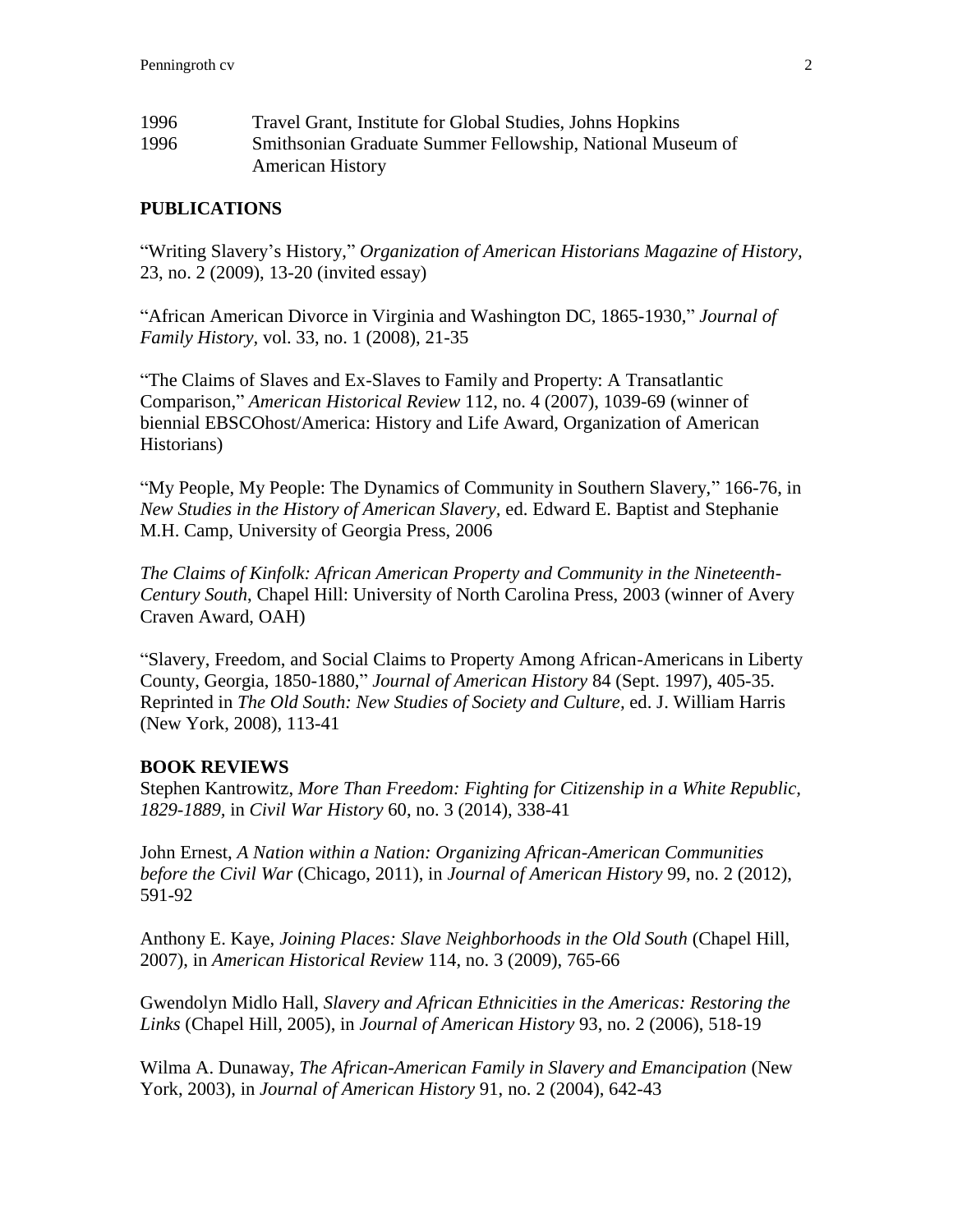*African American Life in the Rural South, 1900-1950,* ed. R. Douglas Hurt (Columbia, Mo., 2003), in *North Carolina Historical Review* 81, no. 1 (2004), 125-26

Amy Dru Stanley, *From Bondage to Contract: Wage Labor, Marriage, and the Market in the Age of Slave Emancipation* (New York and Cambridge, Eng., 1998), in *Journal of American History* 88 (Mar. 2002), 1535

Walter Johnson, *Soul by Soul: Life inside the Antebellum Slave Market* (Cambridge, 1999), in *Journal of American History* 88 (Sept. 2001), 644

Jenny Bourne Wahl, *The Bondsman's Burden: An Economic Analysis of the Common Law of Southern Slavery* (New York and Cambridge, Eng., 1998), in *Labor History* 42, no. 2 (2001), 199-200

Jon F. Sensbach, *A Separate Canaan: The Making of an Afro-Moravian World in North Carolina, 1763-1840* (Chapel Hill, 1998), in *Journal of Interdisciplinary History* 30, no. 4 (2000), 701-702

Jeffrey R. Kerr-Ritchie, *Freedpeople in the Tobacco South: Virginia, 1860-1900* (Chapel Hill, 1999), in *Labor History* 41, no. 4 (2000), 525-26

Philip D. Morgan, *Slave Counterpoint: Black Culture in the Eighteenth-Century Chesapeake and Lowcountry* (Chapel Hill, 1998), in *Virginia Magazine of History and Biography* 107, no. 3 (1999), 317-18

## **PROFESSIONAL PRESENTATIONS**

| 2016 | Commenter, UCLA workshop "Race, Racism and American Law: Re-          |
|------|-----------------------------------------------------------------------|
|      | Visioning for the 21st Century"                                       |
| 2016 | Moderator, ABA-CLE Panel Discussion on "Civil Rights Advocacy: Past,  |
|      | Present, and Future"                                                  |
| 2016 | "The Future of the African American Past," Opening Conference for the |
|      | National Museum of African American History and Culture               |
| 2016 | "The Negro's Lawyer: A History," Faculty Workshop, Columbia Law       |
|      | School                                                                |
| 2016 | "The Negro's Lawyer: A History," Faculty Workshop, University of      |
|      | Virginia Law School                                                   |
| 2015 | Legal History Workshop, Univ. of Minnesota Law School                 |
| 2015 | Martin Luther King, Jr. Memorial Lecture, Vanderbilt Law School       |
| 2014 | "Black Inheritance: Rights and Genealogies after Slavery," AHA annual |
|      | meeting (Jan.)                                                        |
| 2013 | Panelist on roundtable on Ari Bryen's Violence in Roman Egypt, Law &  |
|      | Society Assoc. annual meeting (June)                                  |
| 2013 | "Faith and Property in African American History," New Worlds of Faith |
|      | conference, Penn Law School (June)                                    |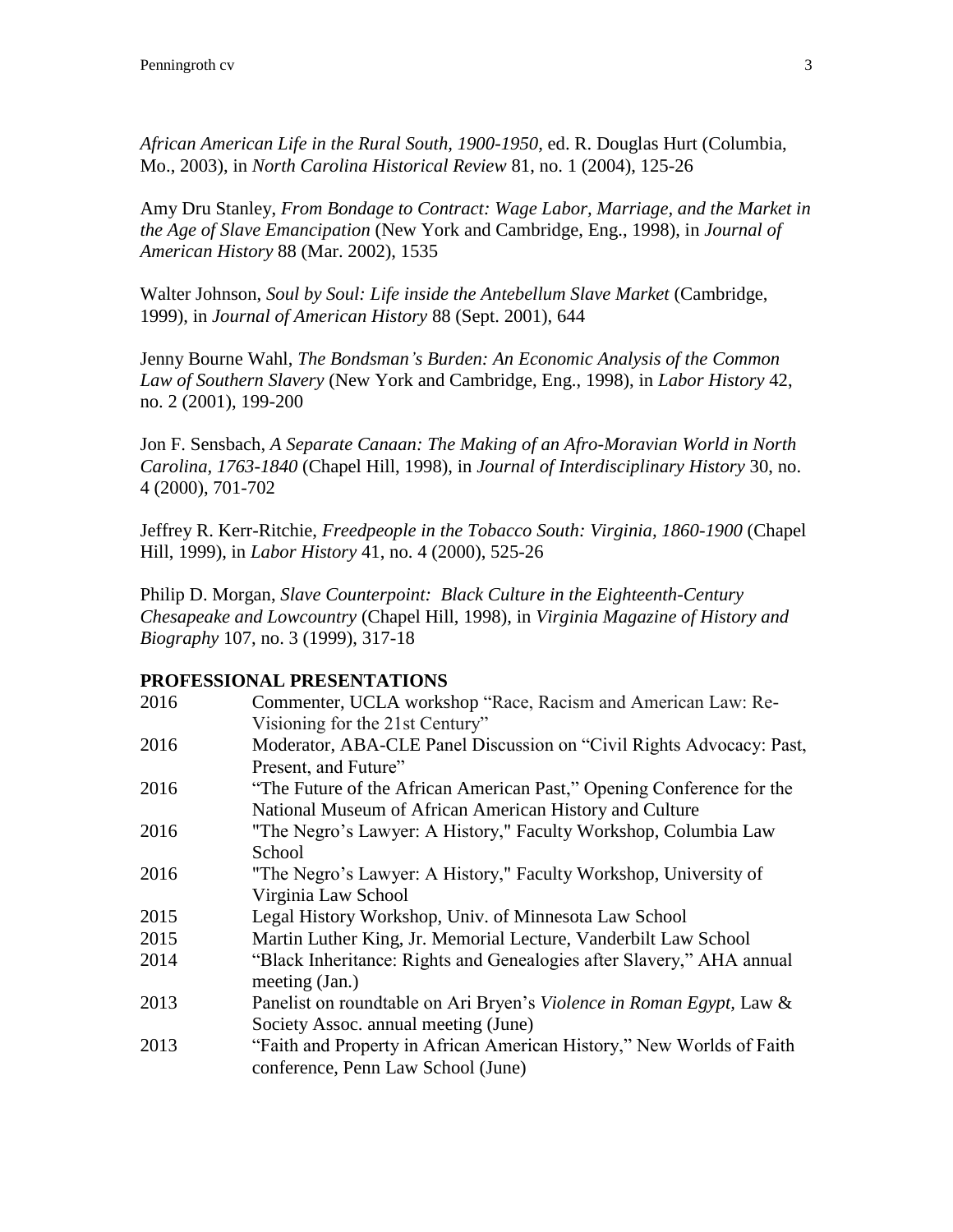| 2013 | Keynote address, Emancipation sesquicentennial, Clough Center for the                                   |
|------|---------------------------------------------------------------------------------------------------------|
|      | Study of Constitutional Democracy, Boston College (April)                                               |
| 2013 | Session speaker, A Day with Northwestern, Alumni Association (April)                                    |
| 2013 | Comment, ABF Legal History Seminar (April)                                                              |
| 2013 | Comment, Newberry Library Seminar on Labor History (Feb.)                                               |
| 2012 | "Black Inheritance: Rights and Genealogies after Slavery," annual                                       |
|      | meeting, American Society for Legal History, St. Louis                                                  |
| 2012 | "African Americans' Use of Law Before the Civil Rights Era," ABF Legal<br>Diversity Conference, Chicago |
| 2011 | "Law and the Black Church, 1865-1940," American Studies Program,                                        |
|      | Princeton Univ. (Dec. 2011); ABF/Illinois Legal History Workshop (Nov.                                  |
|      | 2011); Northwestern Black Law Students Association, Chicago (Feb.                                       |
|      | 2011); Univ. Wisconsin Legal History Workshop, Madison (May 2010)                                       |
| 2011 |                                                                                                         |
|      | Commenter, Conference on Empirical Legal Studies (CELS), Nov. 5                                         |
| 2011 | Guest Scholar, Hurst Institute for Legal History, Univ. of Wisconsin                                    |
| 2011 | Chair and commenter, "Legal Processes, Mobility, and the Idea of the                                    |
|      | Slave South," Law & Society Association Annual Meeting, San Francisco                                   |
| 2011 | "Beasts and Bloodlines: Legacies of Slavery in Colonial Ghana,"                                         |
|      | Washington Univ. St. Louis Joint Law & History Colloquium (April                                        |
|      | 2011); LSA San Francisco (June 2011); Beyond Freedom conference,                                        |
|      | Gilder-Lehrman Institute, Yale (Nov. 2011)                                                              |
| 2010 | Commenter on panel, "Localized Law and Governance in the 19 <sup>th</sup> -century                      |
|      | U.S.," OAH annual meeting, Washington DC                                                                |
| 2010 | "Beasts and Blood: Legacies of Slavery in Colonial Ghana," Wisconsin-                                   |
|      | Northwestern African History Workshop, Evanston; and W. E. B.                                           |
|      | DuBOIS 75 <sup>th</sup> Anniversary Symposium, Duke University                                          |
| 2009 | Chair and commenter, "Enslavement and Gendered Visions of Freedom in                                    |
|      | the African Diaspora," biennial meeting of ASWAD (Association for the                                   |
|      | Study of the Worldwide African Diaspora), Accra, Ghana                                                  |
| 2009 | "Law and the Black Church in Jim Crow Virginia and Washington DC,"                                      |
|      | ASLH annual meeting, Dallas; ABF Fellows Research Advisory                                              |
|      | Committee, Chicago                                                                                      |
| 2009 | "Beasts and Blood: Legacies of Slavery in Colonial Ghana," conference                                   |
|      | on Creating Citizenship in the 19th Century South and Beyond, Univ. of                                  |
|      | Florida                                                                                                 |
| 2008 | "The Preacher's Wife," History Colloquium, Southwestern Univ.                                           |
| 2008 | "The Claims of Slaves and Ex-Slaves to Family and Property: A                                           |
|      | Transatlantic Comparison," The Seminar, Johns Hopkins Univ.                                             |
| 2008 | Panel chair, "Revisiting the Slave Community," OAH annual meeting,                                      |
|      | New York                                                                                                |
| 2008 | Mellon Seminar Workshop, Univ. of Wisconsin                                                             |
|      | "The Preacher's Wife: Law, Divorce, and Respectability among African                                    |
| 2008 |                                                                                                         |
|      | Americans, 1865-1930," Center for Historical Studies, Northwestern                                      |
| 2007 | "The Preacher's Wife: Law, Divorce, and Respectability among African                                    |
|      | Americans, 1865-1930," Legal History Colloquium, Harvard Law School;                                    |
|      | The Seminar, Johns Hopkins History Department                                                           |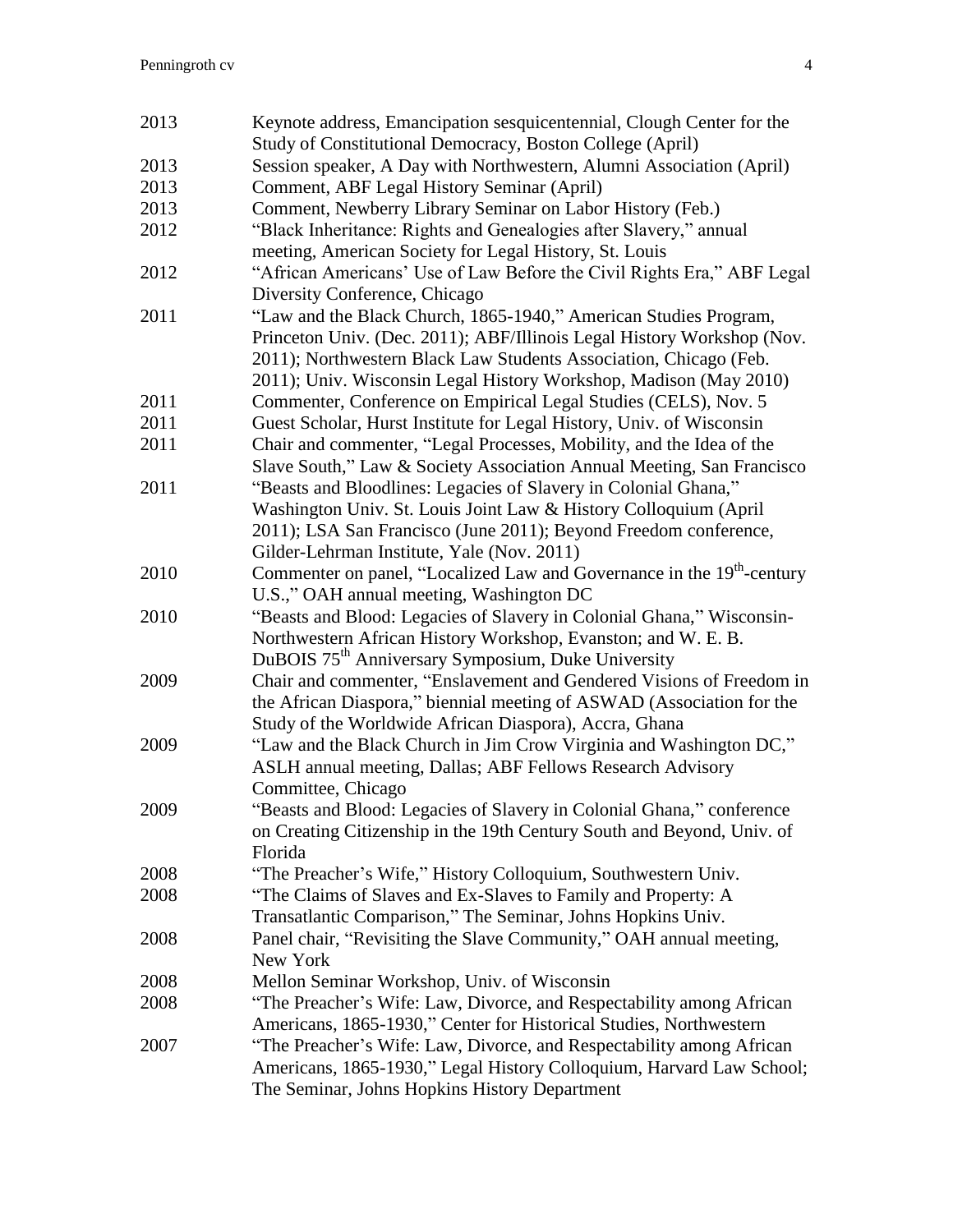| 2007 | "The Slave Community and African Slavery," British-American<br>Nineteenth Century History annual meeting, Cambridge, England  |
|------|-------------------------------------------------------------------------------------------------------------------------------|
| 2007 | "African American Divorce in Virginia and Washington DC, 1865-1930,"                                                          |
|      | AHA annual meeting, Atlanta                                                                                                   |
| 2006 | "Slaves' Claims to Family and Property in Southern Gold Coast and the<br>U.S. South," Rock Ethics Institute, Penn State Univ. |
| 2006 | Respondent, "Rethinking Rebellious Slaves and Slave Rebellions,"                                                              |
|      | <b>SHEAR</b> annual meeting, Montreal                                                                                         |
| 2006 | "Kinship," symposium on New World Slavery: History, Memory and                                                                |
|      | Redress, Univ. of Southern California                                                                                         |
| 2006 | "Slaves' Claims to Family and Property in Southern Gold Coast and the                                                         |
|      | U.S. South," Legal History Workshop, American Bar Foundation                                                                  |
| 2006 | "The Idea of Ancestry: Family Land and Local Courts in the Jim Crow                                                           |
|      | South," AHA annual meeting, Philadelphia                                                                                      |
| 2005 | Consultant for Teaching American History institute, Evanston                                                                  |
| 2005 | Organizer and panelist, "Inheritance in Comparative Perspective: West                                                         |
|      | Africa and the U.S.," Law & Society Association annual meeting, Las                                                           |
|      | Vegas                                                                                                                         |
| 2005 | "A Question of Belonging," Distinguished Lecturer Series, Stanford                                                            |
|      | <b>History Department</b>                                                                                                     |
| 2004 | Panelist, "New Meanings of Property in Legal History," American Society                                                       |
|      | for Legal History                                                                                                             |
| 2004 | Organizer, "Slavery: State of the Field," OAH Plenary                                                                         |
| 2004 | Panelist, "Transforming Slavery" Conference, Univ. of Illinois Urbana-                                                        |
|      | Champaign                                                                                                                     |
| 2004 | Legal History Workshop, Columbia Law School                                                                                   |
| 2004 | Commenter, "African Americans and the State in the United States and                                                          |
|      | Canada," AHA annual meeting                                                                                                   |
| 2003 | "One of the Family? The End of Slavery in Fante, West Africa, 1868-                                                           |
|      | 1930," American Bar Foundation                                                                                                |
| 2003 | "The Dynamics of Community in Southern Slavery," OAH                                                                          |
| 2003 | "After the Love Has Gone: Marital Exits Among Freedpeople," USC Law                                                           |
|      | School                                                                                                                        |
| 2002 | "Taking Kin to Court: The Renegotiation of Property and Family in the                                                         |
|      | Freedmen's Courts," American Society for Legal History Annual                                                                 |
|      | Conference                                                                                                                    |
| 2002 | "Loud talking, landscapes, and black life in the 19th-century                                                                 |
|      | Lowcountry," presented at "The Material World of Tidewater,                                                                   |
|      | Lowcountry, and Caribbean," College of Charleston                                                                             |
| 2002 | "My People, My people: The Dynamics of Community in Southern                                                                  |
|      | Slavery," presented at symposium "New Studies in American Slavery,"                                                           |
|      | Univ. of Washington, Seattle                                                                                                  |
| 2002 | "The Black Family During Reconstruction," Woodrow Wilson Center                                                               |
| 2001 | "One of the family? The dynamics of kinship among African Americans                                                           |
|      | in the age of emancipation," Southern Historical Association                                                                  |
|      |                                                                                                                               |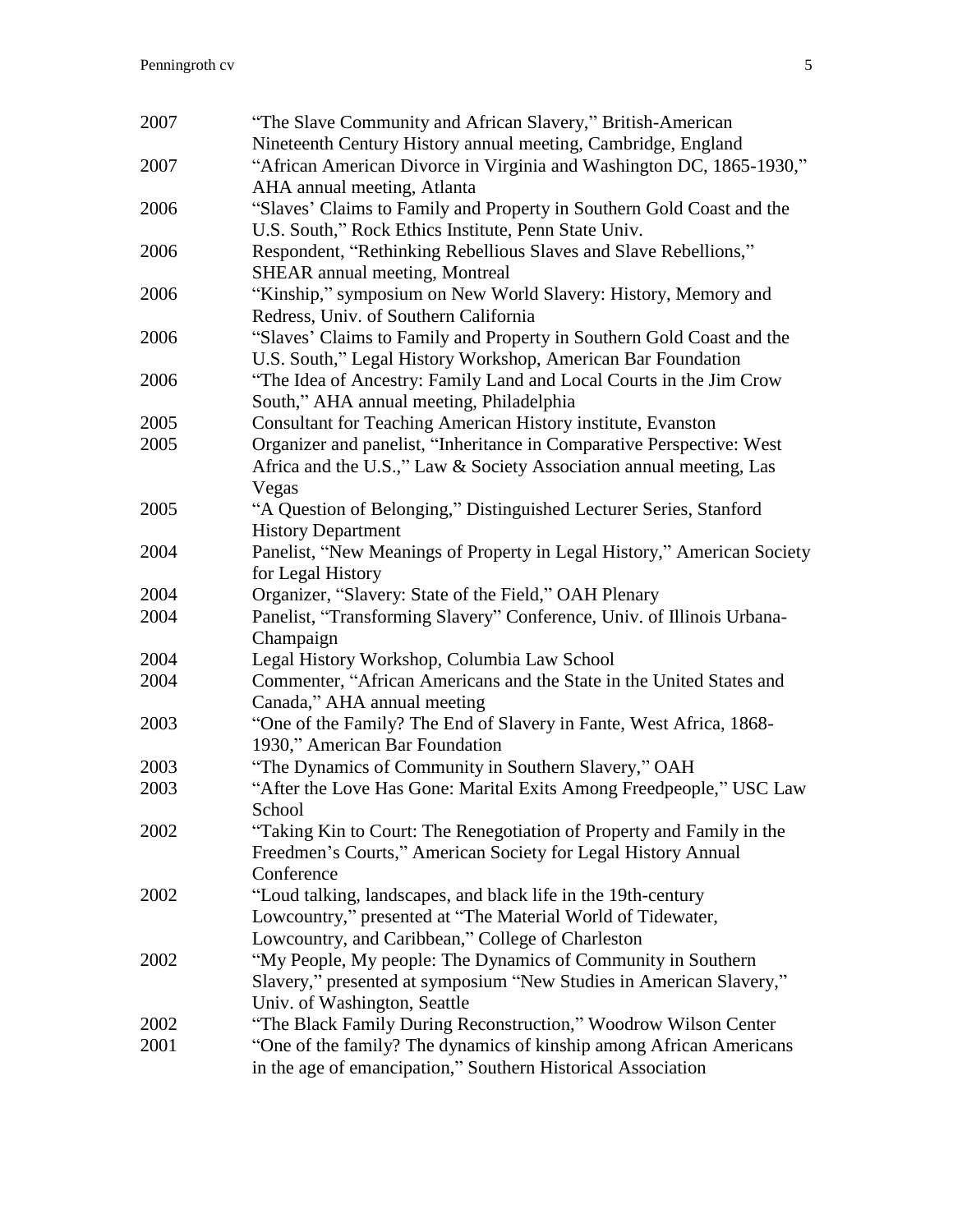| 2001 | "The Role of African Studies in African American History," presented at   |
|------|---------------------------------------------------------------------------|
|      | "Rethinking Nineteenth-Century American History," Stanford                |
| 2000 | "Reconstructing Property: African Americans and the Southern Claims       |
|      | Commission," presented at Washington and Lee Law School                   |
| 1999 | "The Dynamics of Kinship Among African Americans During the               |
|      | Emancipation Process," presented at "Slave Routes: The Long Memory,"      |
|      | symposium sponsored by UNESCO, New York University, Schomberg             |
|      | Center, and Smithsonian Institution                                       |
| 1999 | Visiting Scholar, McNutt Graduate History Workshop Series, Indiana        |
|      | University, Bloomington, April 27-28, 1999                                |
| 1998 | Commentator, "Historical Perspectives on Race and Law in the United       |
|      | States," Conference at University of Wisconsin Law School, Madison        |
| 1998 | "Social Claims to Property Among Enslaved African Americans, 1850-        |
|      | 1880," presented at Cultural Studies in the African Diaspora Colloquium,  |
|      | <b>UCLA</b>                                                               |
| 1997 | "Social Claims to Property Among African Americans in the U.S. South      |
|      | Before the Civil War," California Institute of Technology                 |
| 1997 | "One of the Family? Abolition and Social Claims to Property in the Gold   |
|      | Coast, 1868-1885," Johns Hopkins Institute for Global Studies in Culture, |
|      | Power, and History                                                        |
|      |                                                                           |

## **PEER REVIEW AND RELATED ACTIVITIES**

Referee for the *Journal of American History, Journal of Southern History,* Oxford University Press, Cambridge University Press, University of North Carolina Press, *Civil War History,* and *William & Mary Quarterly,* Harvard University Press

### **UNDERGRADUATE TEACHING**

Civil Rights in America African American History, 1500-1870 African American History Since 1860 United States Legal and Constitutional History since 1850 Blacks and the Law The Trial in American History Race and Slavery in America Coordinator, Introduction to African American and African Studies (Univ. Virginia, team-taught) Gender and Slavery Slavery and Emancipation in West Africa and the U.S. South The Black Family

### **GRADUATE TEACHING**

Civil Rights in American History American Legal History African American History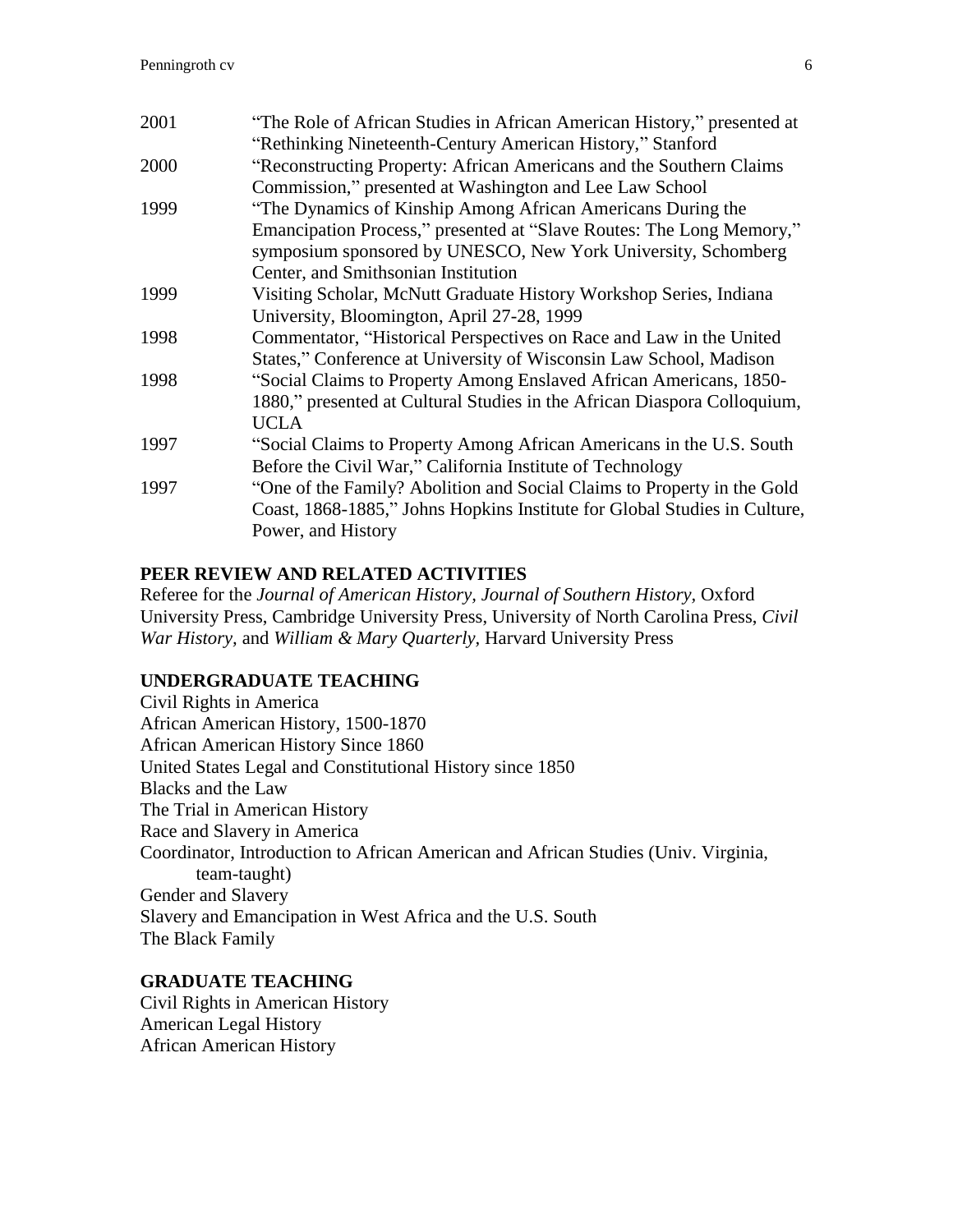Nineteenth-Century U.S. History First Year Research Seminar

### **SERVICE TO THE PROFESSION**

Hurst Memorial Fund Committee, American Society for Legal History, 2013-19 Organizing Committee, Chicago-area U.S. Legal History Roundtable, 2013-14 Board of Directors, American Society for Legal History, 2009-12 Program Committee, American Society for Legal History, 2009-10 Editorial Board, *Journal of American History,* 2008-10 2008 Program Committee, Organization of American Historians Surrency Prize Committee, American Society for Legal History, 2005-07 2006 Program Committee, Southern Historical Association, 2005-06 Panelist, Public Programs Division, National Endowment for the Humanities, Jan. 2003 Consultant for NEH Summer Seminar, "Roots," Univ. of Virginia, June 2003

## **INTERNAL SERVICE**

Chair and Equity Officer, JSP Graduate Diversity Committee, 2016-17 Equity Officer, JSP Graduate Studies Committee, 2016-17 Tenure committee for Saira Mohamed, 2016-17 Jefferson Memorial Lectures Committee, Berkeley, 2015-17, Chair 2016-17 ABF Fellowship Advisory Committee, 2016-17 Faculty Lecturer for Learning in Retirement Program, fall 2016 Search Committee in African History, Berkeley, 2015-16 ABF Doctoral Fellowships Committee, 2015-16 ABF-Law & Social Science Fellowships Committee, 2015-16 Graduate Studies Committee, Jurisprudence and Social Policy, Berkeley Law, 2015-17 Search Committee for Neukom Chair in Legal Diversity, American Bar Foundation, 2014-15 Freshman Advisor, Northwestern History, 2012-13 Faculty Senate (and Budget Committee), Northwestern History, 2012-13 Research Group in Legal Diversity, American Bar Foundation, 2012-14 Appointments Committee, American Bar Foundation, 2009-15 Graduate Affairs and Admissions Committee, Northwestern History Department, winter 2010, 2011-12, 2012-13 Planning Committee, Northwestern History Department, 2009-10, 2010-11, 2011-12, 2012-13 Policy Committee, American Bar Foundation, 2007-08, 2009-10, 2010-11 (chair), 2012- 13 Doctoral Fellowships Committee, American Bar Foundation, 2011-12 Legal Studies Faculty Advisory Board, Northwestern, 2011-12, 2012-13, 2014-15 Selection Committee, TGS nominations to CIC Smithsonian Fellowship, 2011 Departmental tenure and promotion committees, 2010 (chair), 2011 Graduate Prize Committee, Northwestern History Department, 2009-10 Senior Search Committee, Northwestern Sociology Department, 2008-09 Tenure Committee, Weinberg College of Arts and Sciences, Northwestern, 2006-09 Speakers Committee, American Bar Foundation, 2008-09